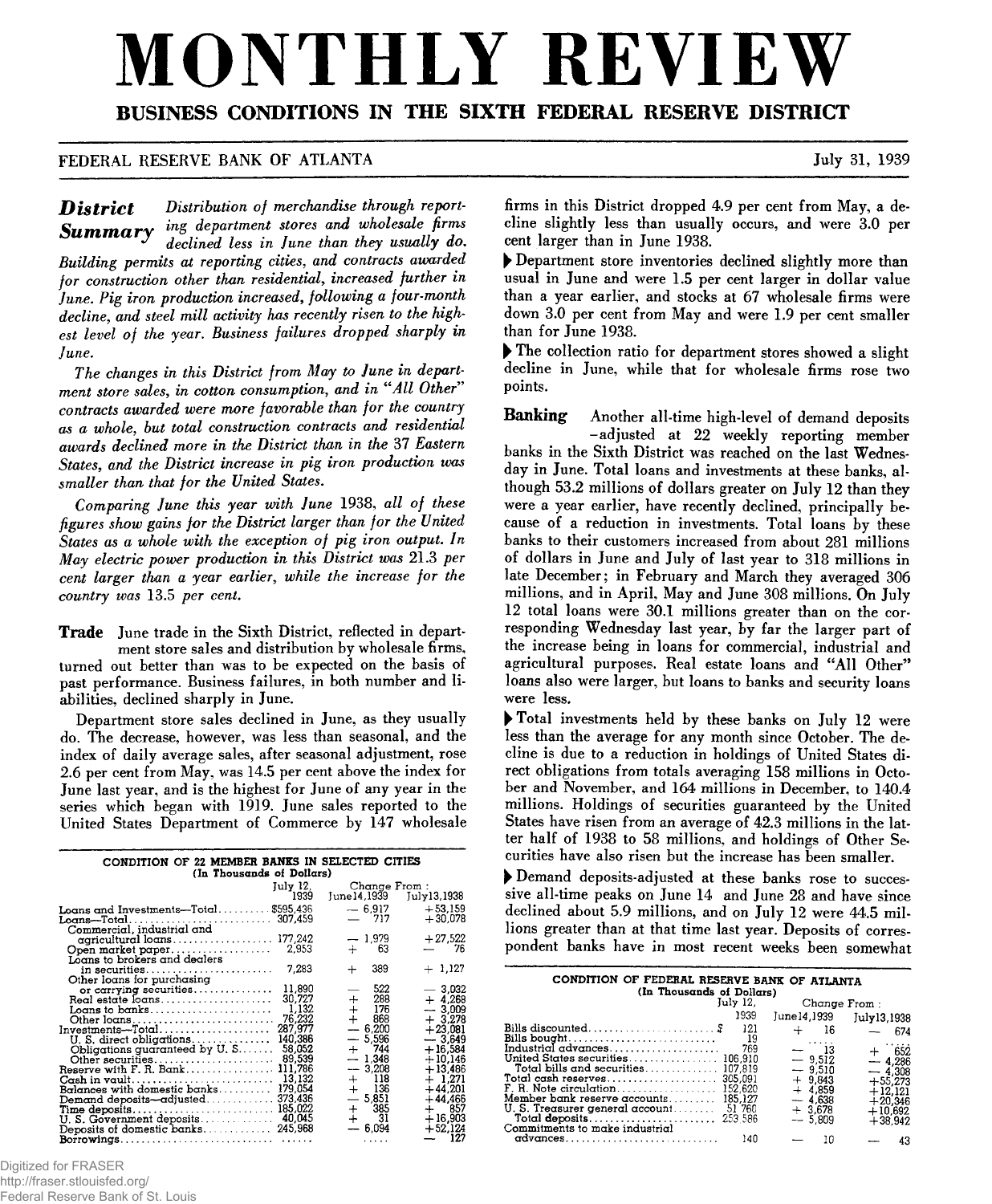| alabama—<br>Birmingham\$<br>Dothan<br>Mobile<br>Montgomery                                                                         | Tune<br>1939<br>80.798<br>2.685<br>34,220<br>20.983                                          | s | May<br>1939<br>83.933<br>3,012<br>37,092<br>25.145                                           | s | June<br>71.479<br>2,399<br>33.511<br>18.813                                                | Per Cent Change<br>June 1939 From:<br>1938 May 1939 June 1938<br>$-3.7$<br>$-10.8$<br>$-7.8$<br>$-16.6$ | $+13.0$<br>$+11.9$<br>$+2.1$<br>$+11.5$                                                                 |  |
|------------------------------------------------------------------------------------------------------------------------------------|----------------------------------------------------------------------------------------------|---|----------------------------------------------------------------------------------------------|---|--------------------------------------------------------------------------------------------|---------------------------------------------------------------------------------------------------------|---------------------------------------------------------------------------------------------------------|--|
| FLORIDA—<br>Iacksonville<br>Miami. <i>.</i><br>Pensacola<br>Tampa                                                                  | 74.298<br>40.698<br>8.758<br>26.762                                                          |   | 77,575<br>44,279<br>8,587<br>27.974                                                          |   | 67,180<br>33,362<br>7,737<br>24.820                                                        | $-4.2$<br>$-8.1$<br>$+2.0$<br>$-4.3$                                                                    | $+10.6$<br>$+22.0$<br>$+13.2$<br>$+7.8$                                                                 |  |
| <b>GEORGIA--</b><br>Albany<br>Atlanta.<br>Augusta.<br>Brunswick<br>Columbus<br>Elberton<br>Macon<br>Newnan<br>Savannah<br>Valdosta | 4.251<br>202.056<br>17,942<br>2,422<br>13,879<br>1.004<br>14.714<br>1.646<br>27.335<br>3,432 |   | 4.387<br>201.031<br>17,817<br>2,918<br>13,714<br>1.100<br>14.091<br>1.886<br>28,550<br>4.260 |   | 3,725<br>176.262<br>14.967<br>2.326<br>11,595<br>976<br>12.194<br>1.353<br>27.582<br>3.014 | $-3.1$<br>$+0.5$<br>$+0.7$<br>$-17.0$<br>$+1.2$<br>$-8.7$<br>$+4.4$<br>$-12.7$<br>$-4.3$<br>$-19.4$     | $+14.1$<br>$+14.6$<br>$+19.9$<br>$+4.1$<br>$+19.7$<br>$+2.9$<br>$+20.7$<br>$+21.7$<br>$-0.9$<br>$+13.9$ |  |
| <b>LOUISIANA—</b>                                                                                                                  |                                                                                              |   |                                                                                              |   |                                                                                            |                                                                                                         |                                                                                                         |  |
| New Orleans                                                                                                                        | 219.872                                                                                      |   | 200,499                                                                                      |   | 191,925                                                                                    | $+9.7$                                                                                                  | $+14.6$                                                                                                 |  |
| MISSISSIPPI---<br>Hattiesburg<br>Jackson.<br>Meridian<br>Vicksburg                                                                 | 4.417<br>22.547<br>10.459<br>5,996                                                           |   | 4,554<br>24.764<br>10,240<br>6,277                                                           |   | 3,584<br>23.042<br>8.288<br>6.166                                                          | $-3.0$<br>$-9.0$<br>$+2.1$<br>$-4.5$                                                                    | $+23.2$<br>$-2.2$<br>$+26.2$<br>$-2.8$                                                                  |  |
| <b>TENNESSEE—</b>                                                                                                                  |                                                                                              |   |                                                                                              |   |                                                                                            |                                                                                                         |                                                                                                         |  |
| Chattanooga<br>Knoxville<br>Nashville                                                                                              | 44.991<br>28.192<br>80,421                                                                   |   | 39,337<br>26.323<br>80.368                                                                   |   | 40,966<br>25.975<br>76,039                                                                 | $+14.4$<br>$+7.1$<br>$+0.1$                                                                             | $+9.8$<br>$+8.5$<br>$+5.8$                                                                              |  |
| <b>SIXTH DISTRICT</b>                                                                                                              |                                                                                              |   |                                                                                              |   |                                                                                            |                                                                                                         |                                                                                                         |  |
| 26 Cities                                                                                                                          | 994,778                                                                                      |   | 989,713                                                                                      |   | 889.280                                                                                    | $+0.5$                                                                                                  | $+11.9$                                                                                                 |  |
| UNITED STATES--                                                                                                                    |                                                                                              |   |                                                                                              |   |                                                                                            |                                                                                                         |                                                                                                         |  |
| 141 Cities \$33,987,920                                                                                                            |                                                                                              |   | \$31,928,463                                                                                 |   | \$32,797,023                                                                               | $+6.5$                                                                                                  | $+3.6$                                                                                                  |  |
|                                                                                                                                    |                                                                                              |   |                                                                                              |   |                                                                                            |                                                                                                         |                                                                                                         |  |

**DEBITS TO INDIVIDUAL ACCOUNTS** 

less than the averages since February, but are still about 52 millions greater than a year ago.

At the Federal Reserve Bank of Atlanta total cash reserves have increased in recent weeks to the highest level on record, at 305 millions of dollars, on July 12. This resulted largely from a reduction of about 9.5 millions in the bank's holdings of United States securities in July. Federal Reserve note circulation has recently increased, and total deposits have declined. Discounts have increased slightly, but continue in small volume.

Reserve deposits of all member banks in the District, on the basis of latest available figures, were on July 12 about 43 millions of dollars, or 30.5 per cent, in excess of legal requirements.

Check transactions at 26 cities in the District increased 0.5 per cent from May to June, and were 11.9 per cent greater than in June last year, which compares with a gain of 3.6 per cent for the country.

**Agriculture** Farm income in the six states of this District declined 8.8 per cent from April to May but was one-third larger than in May 1938. The decline from April was largely due to a reduction in receipts from citrus fruits in Florida and a decrease in Louisiana, and to reduced Government payments. May income from crops was about the same as it was a year ago, that from livestock 6.7 per cent larger, and Government payments were nearly four times as large.

On July 1 there were, according to the report of the United States Department of Agriculture, 8,804,000 acres of land in the six states of this District in cultivation to cotton.

This is an increase of a little less than one per cent over the cotton acreage a year earlier, and 3.2 per cent larger than the area harvested last year.

The July 1 estimates of citrus fruit production in Florida from the bloom of 1938 have been increased to 33.4 million boxes of oranges and 22.5 million boxes of grapefruit, larger by 25.0 per cent and 54.0 per cent, respectively, than the previous crop. The Georgia peach crop is apparently 15.0 per cent smaller than in 1938 and that in Florida less than half as large, but other states of the District have larger crops and that in Tennessee is expected to be two and onethird times that of last year. July estimates indicate increased production of tobacco, sweet potatoes, grapes, of rye in Georgia and Tennessee and of barley in Tennessee, but reductions in wheat, corn, hay, potatoes, pears, in rice in Louisiana and in sugar cane in Louisiana and Florida.

Industry In June there were further gains in the value of

building permits issued at reporting cities in the District and in contracts awarded for construction other than residential. Pig iron production increased and steel mill activity and coal output rose sharply. Textile operations were at about the same rate as in May.

Residential contracts awarded in June declined 29.9 per cent from May, which had the largest total for any month in thirteen years, but building permits increased further by 16.0 per cent and were the largest in more than ten years. Other awards were up 10.9 per cent further in June. Total awards were down 10.1 per cent from May, but were 46.5 per cent larger than in June last year. In the January-June period total awards were 58.1 per cent greater than in that part of last year, and building permits were 41.4 per cent larger. In the 37 Eastern States contract awards were 31.3 per cent larger than in the first half of 1938.

The rate of cotton consumption in Alabama, Georgia and Tennessee declined only 0.5 per cent from May to June and was 40.7 per cent higher than it was in June 1938.

> Following a rise from 43.5 per cent of capacity in early May to 55.5 per cent at the middle of June, the rate of steel mill activity in the Birmingham area was at 70.0 per cent in the latter half of June, dropped to 60.0 per cent in the holiday week, and rose to 75.0 per cent in the two weeks ending July 22, the highest of the year. This compares with the national average of 56.5 per cent for the week ending July 22, which is also the highest of the year. After declining each month since January, the rate of pig iron production in Alabama increased 15.6 per cent in June, and in the first half year was 50.5 per cent greater than in that part of 1938. In the country as a whole, June production rose 28.0 per cent over May. Coal mining was resumed at the middle of May and output in June in Alabama and Tennessee was well above the corresponding period last year.

The rate of electric power production in this District increased 2.1 per cent in May, against an increase of 0.7 per cent for the country as a whole. In comparison with May last year Sixth District output was 21.3 per cent larger, and the national average gained 13.5 per cent. For the five months, production in this District has been 20.6 per cent larger than in that part of 1938, and in the country it has been 11.2 per cent larger.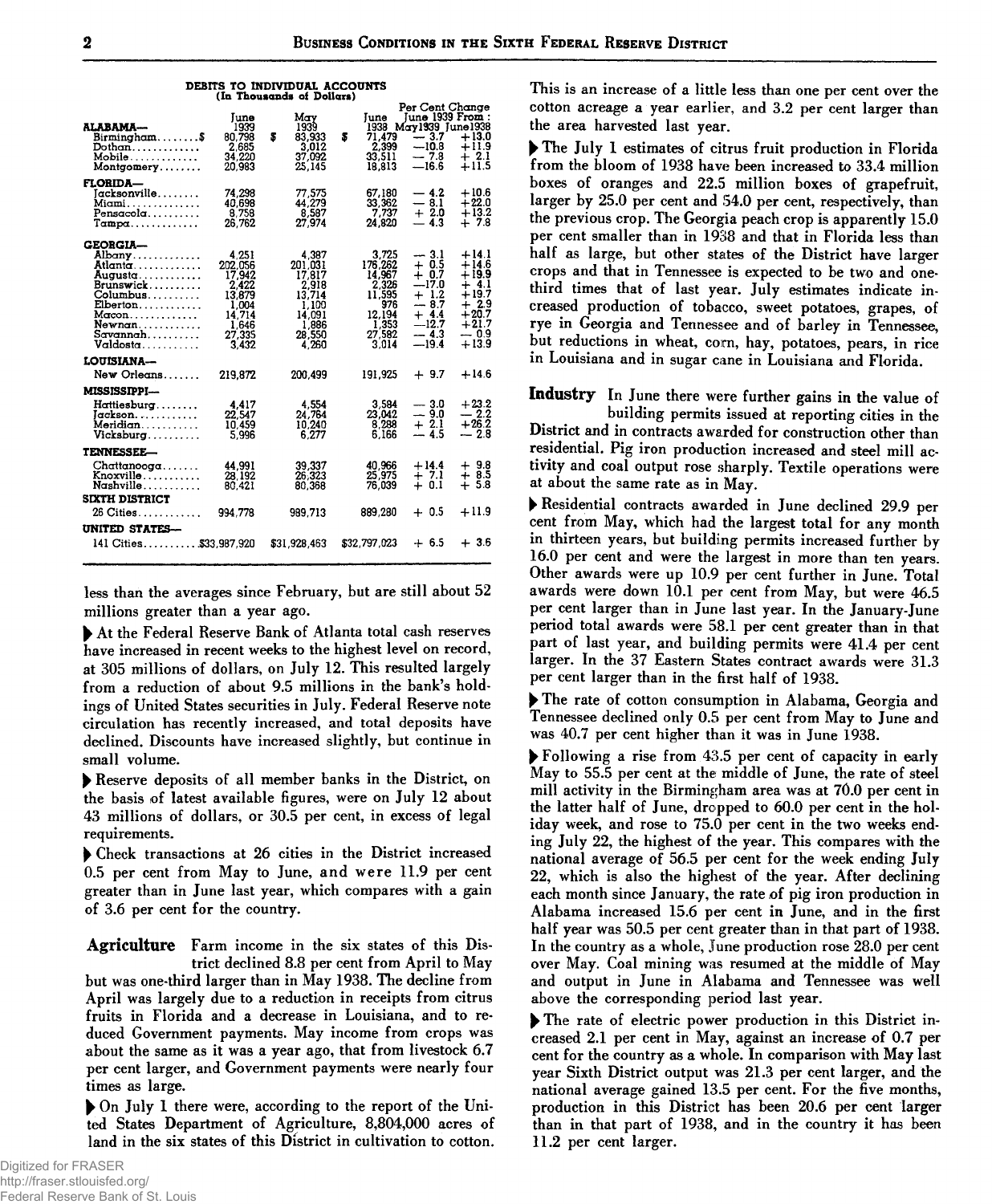#### SIXTH DISTRICT BUSINESS STATISTICS

|                                                                                                                                                                               | SALES  |                                                                                    |                                                                                | STOCKS COLLEC-                                                                  |                                                                |
|-------------------------------------------------------------------------------------------------------------------------------------------------------------------------------|--------|------------------------------------------------------------------------------------|--------------------------------------------------------------------------------|---------------------------------------------------------------------------------|----------------------------------------------------------------|
|                                                                                                                                                                               |        | June 1939                                                                          | Jan.-June<br>Incl.<br>Compared                                                 | June 1939<br>Compared                                                           | <b>TION</b><br>RATIO                                           |
|                                                                                                                                                                               |        | Compared with                                                                      | with                                                                           | with                                                                            | June                                                           |
| <b>RETAIL TRADE</b>                                                                                                                                                           |        | May 1939 June 1938                                                                 | Year Ago                                                                       | June 1938                                                                       | 1939                                                           |
| Atlanta - 17.4<br>Birmingham $-8.4$<br>Chattanooga $-1.2$<br>Montgomery $-15.3$<br>New Orleans $-4.9$<br>Others $-20.7$<br>DISTRICT $(46$ Firms). $-13.9$                     |        | $+13.6$<br>$+22.5$<br>$+17.3$<br>$+26.6$<br>$+7.9$<br>$+7.9$<br>$+17.6$<br>$+14.3$ | $+11.6$<br>$+10.1$<br>$+9.9$<br>$+11.0$<br>$+7.9$<br>$+4.3$<br>$+7.2$<br>+ 8.1 | $+11.5$<br>$-2.6$<br>$+ 0.1$<br>$-22.5$<br>$+3.2$<br>$-3.1$<br>$+3.4$<br>$+1.5$ | 25.4<br>32.8<br>.<br>$\cdots$<br>29.4<br>31.9<br>33.5<br>30. I |
| <b>WHOLESALE TRADE</b>                                                                                                                                                        |        |                                                                                    |                                                                                |                                                                                 |                                                                |
| $G$ roceries<br>Dry Goods $-13.2$<br>Hardware $\dots\dots\dots=1.0$<br>$Electrical$ Goods $-1.0$<br>Drugs $-6.5$<br>Shoes $-41.4$<br>$\texttt{TOTAL} \dots \dots \dots - 4.9$ | $-3.2$ | $-4.1$<br>$+18.2$<br>$+13.2$<br>$+24.7$<br>$+8.0$<br>$-38.7$<br>$+3.0$             | $-2.3$<br>$+8.4$<br>$+17.3$<br>$+15.3$<br>$+13.7$<br>$-7.0$<br>$+7.2$          | $-4.7$<br>$+1.2$<br>$+3.9$<br>$-5.9$<br>$\sim 100$<br>$\cdots$<br>$-1.9$        | 80.4<br>37.I<br>52.2<br>75.0<br>56.2<br>31.1<br>59.9           |

|                                                                                                                                                           | (000 OMITTED)                                                                    |    |                                                                                    |    |                                                                                   |   |                                                                                           |   |                                                                                          |
|-----------------------------------------------------------------------------------------------------------------------------------------------------------|----------------------------------------------------------------------------------|----|------------------------------------------------------------------------------------|----|-----------------------------------------------------------------------------------|---|-------------------------------------------------------------------------------------------|---|------------------------------------------------------------------------------------------|
| COMMERCIAL FAILURES-<br>DISTRICT<br>Number. <i>.</i><br>Liabilities \$                                                                                    | June<br>1939<br>38.<br>482                                                       | \$ | Mav<br>1939<br>62<br>715                                                           | \$ | Tune<br>1938<br>38<br>633                                                         | s | Jan June, Incl.<br>1939<br>357<br>4,313                                                   | S | 1938<br>326<br>4,125                                                                     |
| CONTRACTS AWARDED-<br>$DISTRICT$ , \$<br>Residential<br>All Others<br>Alabama<br><b>Florida</b><br>Georgia<br>Louisiana<br>$M$ ississippi<br>$T$ ennessee | 26,728<br>10,746<br>15,982<br>4.295<br>7,781<br>6.608<br>4,928<br>2,162<br>5.745 |    | \$29.731<br>15,321<br>14.410<br>4.903<br>7,579<br>4.349<br>9,863<br>4,253<br>5.154 |    | \$18,239<br>7,348<br>10.891<br>1,724<br>5,804<br>3.572<br>2,899<br>2.045<br>5.035 |   | \$146.168<br>59,483<br>86.685<br>21.067<br>42.429<br>31,543<br>35,478<br>19,196<br>24.316 |   | \$92.478<br>36.635<br>55,843<br>11,372<br>28,439<br>18,240<br>20.145<br>10,510<br>21.597 |
| <b>BUILDING PERMITS-</b><br>Birmingham<br>Jacksonville<br>Nashville.<br>New Orleans<br>$15$ Other Cities                                                  | 9,762<br>592<br>286<br>773<br>564<br>627<br>6.920                                | s  | 8.413<br>334<br>480<br>720<br>251<br>779<br>5,849                                  | S  | 5.039<br>342<br>362<br>582<br>77<br>469<br>3.206                                  |   | \$39.059<br>2,520<br>1,757<br>3,873<br>2,441<br>2,929<br>25.540                           |   | \$27,616<br>1.854<br>1.477<br>5,717<br>755<br>2.568<br>15,246                            |
| PIG IRON PRODUCTION-Tons<br>Alabama                                                                                                                       | 176                                                                              |    | 157                                                                                |    | 96                                                                                |   | 1,231                                                                                     |   | 819                                                                                      |
| COAL PRODUCTION-Tons<br>Alabama<br><b>Tennessee</b>                                                                                                       | 1,007<br>377                                                                     |    | 317<br>237                                                                         |    | 635<br>302                                                                        |   | 4,972<br>2.165                                                                            |   | 5,128<br>1.967                                                                           |
| (000 OMITTED)<br>COTTON CONSUMPTION-<br>Aug.-June, Incl.<br>Mav<br>June<br>Iune<br>1938-39<br>1937-38<br>1939<br>1939<br>1938                             |                                                                                  |    |                                                                                    |    |                                                                                   |   |                                                                                           |   |                                                                                          |
| Bales<br>Alabama<br>Georgia<br>Tennessee. <i>.</i><br><b>TOTAL THREE STATES</b>                                                                           | 62<br>116<br>15<br>193                                                           |    | 65<br>120<br>16<br>201                                                             |    | 41<br>83<br>13<br>137                                                             |   | 670<br>1.254<br>160<br>2.084                                                              |   | 544<br>1,002<br>142<br>1.688                                                             |
| COTTON SEED CRUSHED-                                                                                                                                      | 55                                                                               |    | 107                                                                                |    | 67                                                                                |   | 1,533                                                                                     |   | 2.266                                                                                    |
| FERTILIZER TAG SALES-Tons<br>1,509<br>2,362<br>35<br>61<br><b>TOTAL SIX STATES</b><br>171<br>*Georgia, Alabama, Louisiana, and Mississippi.               |                                                                                  |    |                                                                                    |    |                                                                                   |   |                                                                                           |   |                                                                                          |
|                                                                                                                                                           |                                                                                  |    |                                                                                    |    |                                                                                   |   |                                                                                           |   |                                                                                          |

|                                                                                                                                                                                                                                                                                      | <i>ו טטט טעט</i>                                                                             |                                                                                              |                                                                                                        |                                                                                                        |  |  |  |
|--------------------------------------------------------------------------------------------------------------------------------------------------------------------------------------------------------------------------------------------------------------------------------------|----------------------------------------------------------------------------------------------|----------------------------------------------------------------------------------------------|--------------------------------------------------------------------------------------------------------|--------------------------------------------------------------------------------------------------------|--|--|--|
| May<br>1939<br>51,567<br><b>FARM INCOME*-Six States S</b><br>9,560<br>Alabama<br>11,807<br>Florida<br>6.384<br>Georgia. <i>. .</i><br>8.689<br>Louisiana<br>5,111<br>Mississippi<br>10,016<br>Te <b>nnessee</b>                                                                      | April<br>1939<br>56.534<br>S<br>8,016<br>15,403<br>8.213<br>8,410<br>7,696<br>8.796          | May<br>1938<br>38,722<br>s<br>4.993<br>9.762<br>4.751<br>5.669<br>5.169<br>8.378             | 1939<br>\$246.511<br>30.882<br>64,234<br>30,450<br>30.506<br>43,205<br>47.234                          | Jan.-May, Incl.<br>1938<br>\$244,673<br>30,593<br>63,510<br>25,969<br>31.373<br>41.003<br>52.225       |  |  |  |
| <b>ELECTRIC POWER</b><br>PRODUCTION-kw hours                                                                                                                                                                                                                                         |                                                                                              |                                                                                              |                                                                                                        |                                                                                                        |  |  |  |
| 301,759<br>Alabama<br>87.181<br>$\mathbf{Florida} \ldots \ldots \ldots \ldots \ldots$<br>Georgia 151,767<br>Louisiana 155,543<br>4.693<br>Mississippi<br>146,011<br>$T$ ennessee $\dots\dots\dots\dots\dots\dots$<br><b>TOTAL SIX STATES</b><br>846,954<br>525,628<br>By Water Power | 283,478<br>88.744<br>136.196<br>136.453<br>4.684<br>152.847<br>802,402<br>531,983<br>270.419 | 255,762<br>77.656<br>110.353<br>137,708<br>5.974<br>110.873<br>698.326<br>414,500<br>283.826 | 1,412,611<br>465,739<br>703.526<br>696,840<br>23,493<br>814.693<br>4.116.902<br>2.552.714<br>1.564.188 | 1.198.846<br>432,863<br>585,585<br>597.625<br>30,619<br>568.086<br>3.413,624<br>1,875,084<br>1,538,540 |  |  |  |

\*Includes Government payments

Digitized for FRASER http://fraser.stlouisfed.org/

Federal Reserve Bank of St. Louis

RETAIL SALES\*-Unadjusted June 1939 May 1939 June 1938 93.9<br>160.6<br>160.6<br>33.9<br>78.3<br>85.9  $\frac{117.6}{216.3}$  $\begin{array}{c} 105.4 \\ 105.4 \\ 87.1 \\ 117.4 \end{array}$  $93.8$ **RETAIL SALES\*-Adjusted** 116.4<br>206.0<br>105.9<br>84.6<br>105.8<br>96.7  $104.3$ <br> $184.6$ <br> $90.2$ <br> $68.6$ <br> $85.1$ <br> $96.5$ DISTRICT (27 Firms)............................119.4 19.4<br>
Altanta (27 Firms) (27 Firms) (28 Fig. 210.6<br>
Birmingham (210.6<br>
Simingham (210.6<br>
Chattanoog (210.6)<br>
Nashville (210.6)<br>
Nashville (210.6)<br>
210.6<br>
Nashville (210.6)<br>
210.6<br>
210.6 RETAIL STOCKS-Unadjusted 63.7<br>96.4<br>65.5<br>56.8<br>56.5  $70.5$ <br> $116.7$ <br> $71.5$ <br> $62.1$ <br> $52.9$ AN 4 **RETAIL STOCKS-Adjusted**  $\begin{array}{c} 67.1 \\ 102.5 \\ 66.6 \\ 58.9 \\ 48.2 \\ 60.1 \end{array}$ co 1  $\begin{array}{c} 115.5 \\ 70.1 \\ 60.9 \\ 52.4 \\ 59.8 \end{array}$ 674 66.2 51.1<br>41.4<br>73.2<br>71.8<br>99.9  $\frac{52.1}{53.4}$ 90.8  $98.4$ CONTRACTS AWARDED-DISTRICT............ 76.2 84.7  $52.0$ 52.4<br>52.4<br>53.7<br>53.46<br>46.1<br>90.8  $109.2$ <br> $109.2$ <br> $107.2$ <br> $52.3$ <br> $55.3$ <br> $55.8$ <br> $220.6$ 93.0 **BUILDING PERMITS-20 Cities.................. 86.8** 74.8 44.8 21.6<br>32.4<br>32.5<br>87.5<br>39.5<br>50.5<br>60.5<br>106.8  $22.1$ <br> $24.4$ <br> $70.8$ <br> $12.1$ <br> $36.4$ <br> $58.5$ PIG IRON PRODUCTION-ALABAMA\*......... 76.9 66.5 40.5 COTTON CONSUMPTION-3 STATES..........156.4 157.2 111.1  $\begin{array}{c} 180.2 \\ 147.8 \\ 151.0 \end{array}$  $\begin{array}{c} 117.7 \\ 105.7 \\ 131.1 \end{array}$ EMPLOYMENT (Av. for 1932-100) 119.5<br>96.3<br>127.9<br>116.1<br>93.9<br>116.5<br>117.6 121.1<br>106.5<br>138.9<br>126.0<br>103.3<br>127.7<br>126.7 PAYROLLS (Av. for 1932=100) 163.2<br>76.1<br>153.7<br>145.0<br>116.8<br>138.5  $182.7$ <br> $176.1$ <br> $143.4$ <br> $126.0$ <br> $160.9$ Tennessee 144.9 ELECTRIC POWER PRODUCTION\* May 1939 April 1939 May 1938 11133<br>
366.7<br>
450.9<br>
234.3<br>
529.5<br>
74.6<br>
251.7<br>
323.7 320.1<br>381.9<br>183.7<br>517.1<br>52.3<br>176.7<br>272.6<br>307.9<br>233.6  $\frac{408.3}{229.9}$ 

SIXTH DISTRICT BUSINESS INDEXES

 $(1923-1925=100$  except as noted)

"Indexes of retail sales, electric power and pig iron production, and of cotton consumption are on a daily average basis.